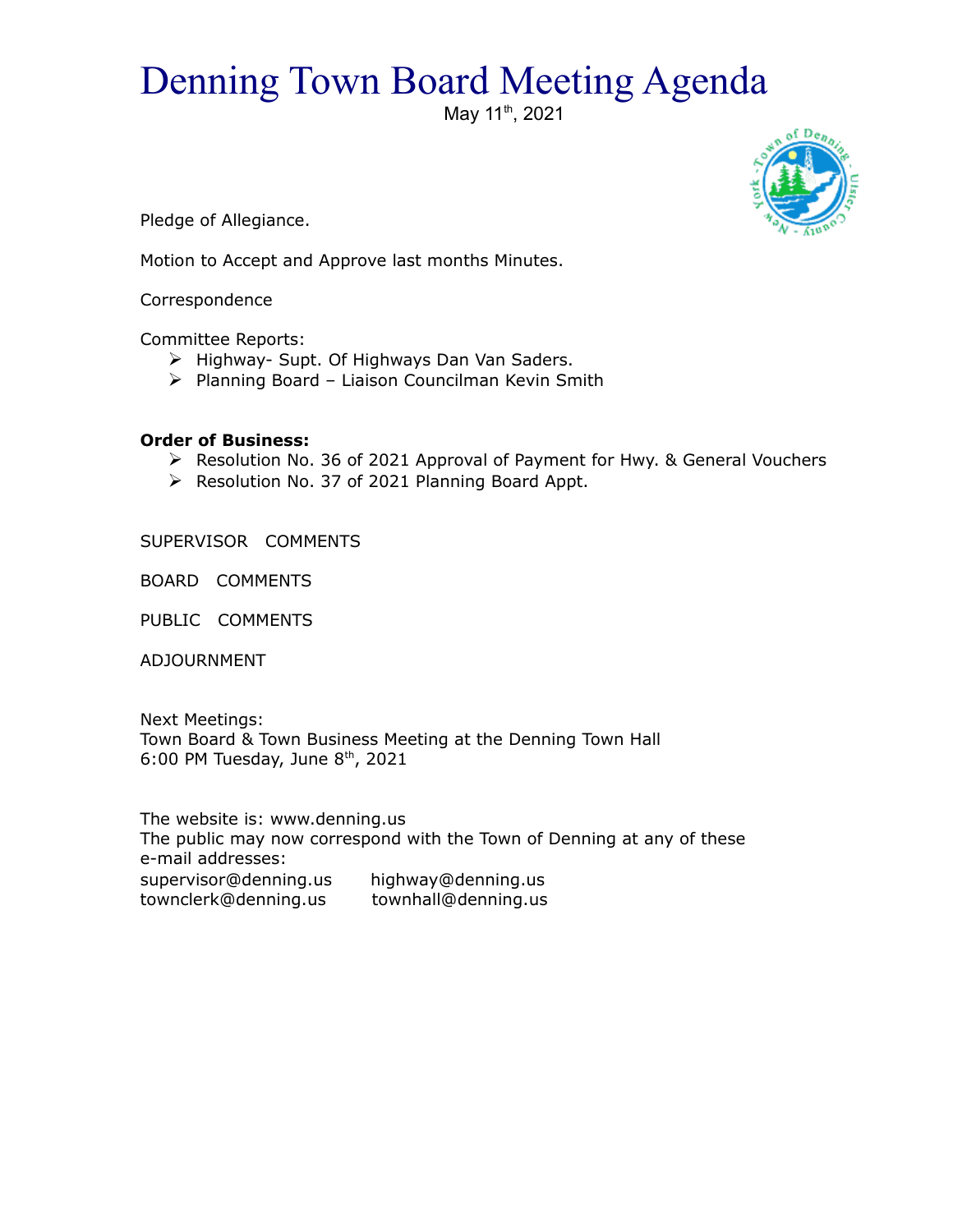Denning Town Board & Business Meeting May 11<sup>th</sup>, 2021 Resolution No. 36 of 2021

**WHEREAS** New York State General Municipal Law Sections 103 and 104-4 permit the pre-audit function of vouchers, as a form of internal controls in the checking of claims and supporting documentation. And

**WHEREAS** the Sections 118 and 119 of New York State Municipal Law also authorize the auditing authority to approve of Said vouchers. AND

**WHEREAS** the Office of the New York State Comptroller Division of Local Governments and Accountability: Budgets and Finances also approves of this method.

**NOW THEREFORE BE IT RESOLVED** that the Town of Denning Town Board **HEREBY** approves of and authorizes payment of the following Warrants:

Highway Fund Warrant No. 5 Prep Pay Vouchers #13-18.

Highway Vouchers Warrant No. 5, vouchers #77-90.

General Fund Pre-Pay Warrant No. 5 Vouchers #27-35.

General Fund Warrant No.5 Vouchers #59-74.

Capital Fund Sewage Disposal Vouchers Warrant No. 5 – None.

**Whereupon**, the Resolution was put to a vote, and recorded as follows: Motion to adopt and approve by Councilman Gregory Vurckio, 2<sup>nd</sup> by Councilman Paul Schoonmaker. Roll Call Vote: Councilman Mike Dean AYE Councilman Paul Schoonmaker AYE Councilman Kevin Smith AYE Councilman Gregory Vurckio AYE Supervisor David Brooks AYE Motion carried following a unanimous roll call vote.